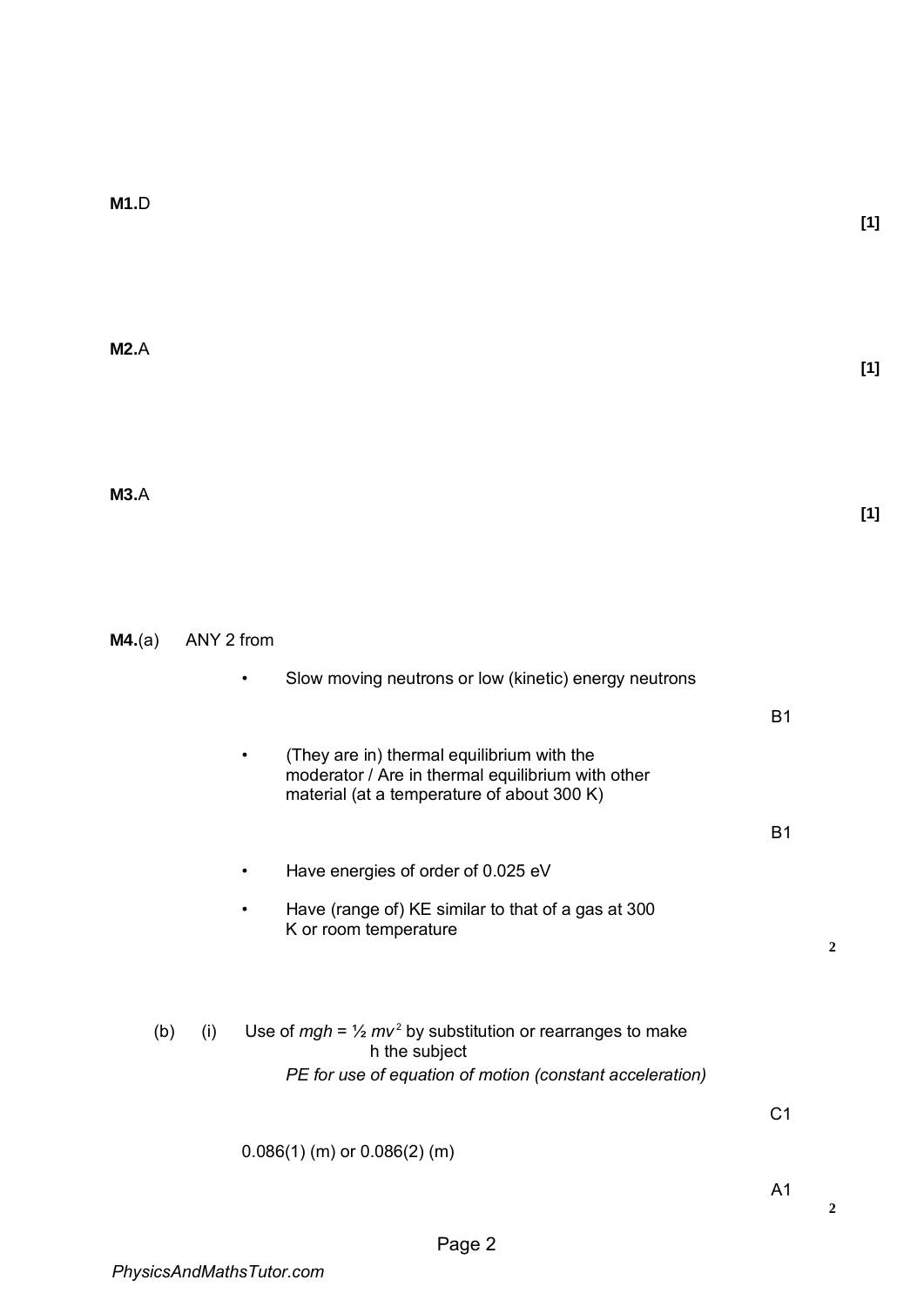| (ii)  | Correct equation for conservation of momentum<br>$m_1u_1 + m_2u_2 = m_1v_1 + m_2v_2$<br>or states momentum before $=$ momentum after or<br>$p_{before} = p_{after}$                                                                                                 |       |                                                |                |
|-------|---------------------------------------------------------------------------------------------------------------------------------------------------------------------------------------------------------------------------------------------------------------------|-------|------------------------------------------------|----------------|
|       |                                                                                                                                                                                                                                                                     |       |                                                | <b>B1</b>      |
|       | (Correct clear Manipulation =) $0.065 (+ 0) = -0.0325 +$                                                                                                                                                                                                            |       |                                                |                |
|       | 0.0975<br>or $-0.065 (+ 0) = 0.0325 - 0.0975$ must see signs                                                                                                                                                                                                        |       |                                                |                |
|       | Condone non-SI here:<br>$65 (+0) = -32.5 + 97.5$                                                                                                                                                                                                                    |       |                                                |                |
|       |                                                                                                                                                                                                                                                                     |       |                                                | <b>B1</b>      |
|       | <b>States</b> initial kinetic energy = final kinetic energy or                                                                                                                                                                                                      |       |                                                |                |
|       | States kinetic energy is conserved                                                                                                                                                                                                                                  |       |                                                |                |
|       | Allow equivalent on RHS where masses are<br>summed in one KE term                                                                                                                                                                                                   |       |                                                |                |
|       |                                                                                                                                                                                                                                                                     |       |                                                | <b>B1</b>      |
|       | (Correct clear Manipulation=) $0.04225 = 0.0105625 +$<br>0.0316875                                                                                                                                                                                                  |       |                                                |                |
|       |                                                                                                                                                                                                                                                                     |       | Or equivalent workings with numbers seen       |                |
|       |                                                                                                                                                                                                                                                                     |       | and $0.04225 = 0.04225$ / KE before = KE after |                |
|       |                                                                                                                                                                                                                                                                     |       |                                                | <b>B1</b>      |
|       |                                                                                                                                                                                                                                                                     |       |                                                |                |
|       |                                                                                                                                                                                                                                                                     |       |                                                |                |
| (iii) | (Percentage / fraction remaining after 1 collision =) $\frac{1}{4}$ =<br>25% seen                                                                                                                                                                                   |       |                                                |                |
|       |                                                                                                                                                                                                                                                                     |       |                                                | C <sub>1</sub> |
|       | <b>OR</b><br>% remaining = 100 × $\frac{1}{2}$ m(1.3 <sup>2</sup> – 0.65 <sup>2</sup> )/ $\frac{1}{2}$ m1.3 <sup>2</sup><br>or hockey ball = $0.0317$ and initial ke = $0.04225$<br>or their KE $_{hb}$ / 0.04225 or their KE <sub>hb</sub> / their KE <sub>T</sub> |       |                                                |                |
|       | $75\frac{6}{6}$                                                                                                                                                                                                                                                     | range | 75 to 76                                       |                |
|       |                                                                                                                                                                                                                                                                     |       |                                                | A <sub>1</sub> |
|       |                                                                                                                                                                                                                                                                     |       |                                                |                |

**4**

**2**

(iv) **Demonstrates:**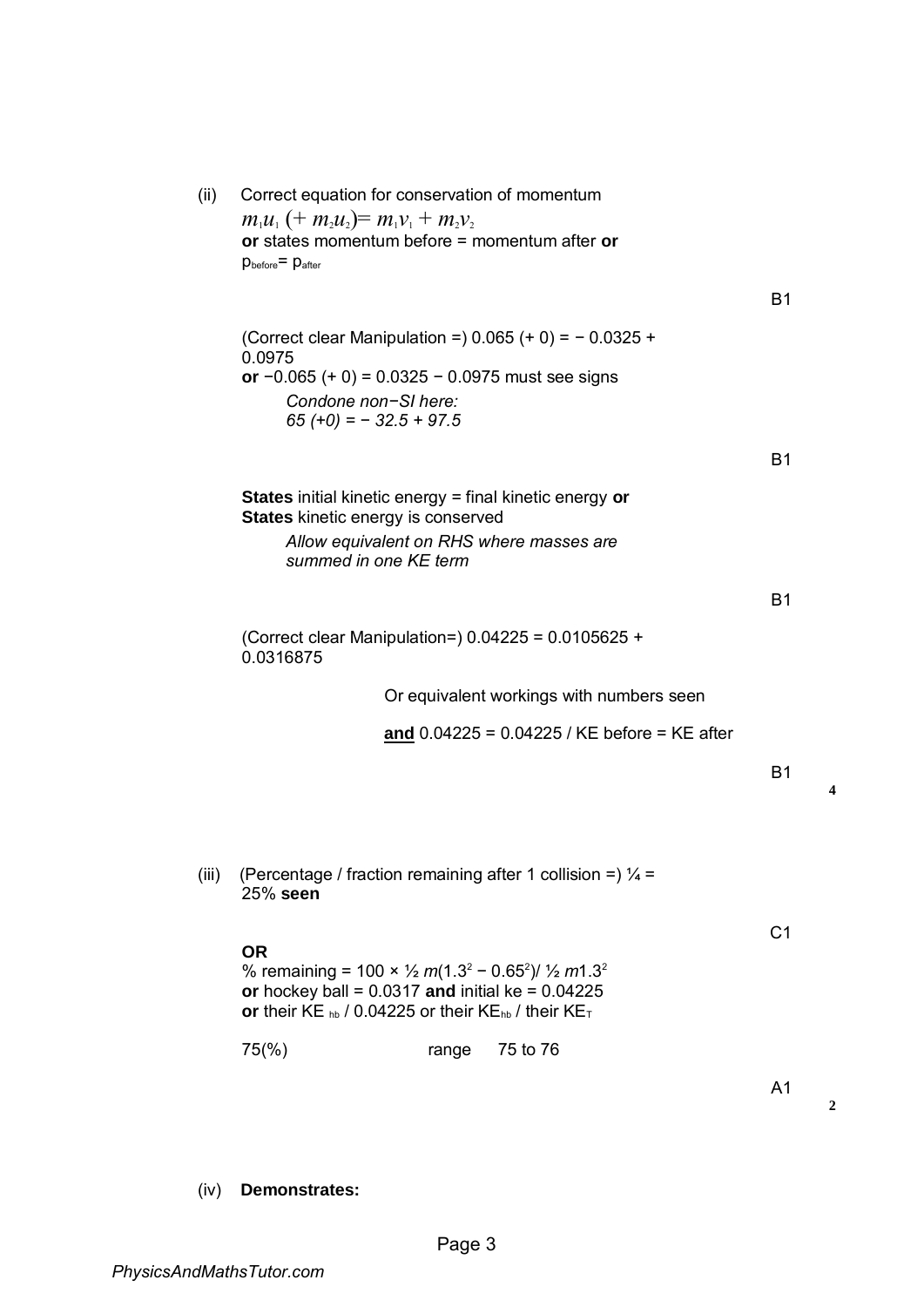|                | Slowing down / loss of KE of golf ball is like neutrons<br>slowed down / Neutrons can lose KE by elastic<br>collisions also                                                                                                                     |           |                  |        |
|----------------|-------------------------------------------------------------------------------------------------------------------------------------------------------------------------------------------------------------------------------------------------|-----------|------------------|--------|
|                |                                                                                                                                                                                                                                                 | <b>B1</b> |                  |        |
|                | <b>Differs:</b><br>Collisions in a reactor are not always / rarely head-on<br>or<br>KE loss is variable<br>or<br>Collisions are not always elastic<br>or<br>Ratio of mass of neutron to mass of nucleus is usually<br>much smaller in a reactor |           |                  |        |
|                |                                                                                                                                                                                                                                                 | <b>B1</b> |                  |        |
|                | (v)<br>Water                                                                                                                                                                                                                                    |           | $\boldsymbol{2}$ |        |
|                |                                                                                                                                                                                                                                                 | <b>B1</b> | 1                | $[13]$ |
|                |                                                                                                                                                                                                                                                 |           |                  |        |
| <b>M5.</b> (a) | $m = 16$ g = 0.016 kg<br>$r = 0.008$ m                                                                                                                                                                                                          |           |                  |        |
|                | Use of $V = 4 / 3 \pi r^3$ to give $V = 4 / 3 \pi (0.008)^3$                                                                                                                                                                                    |           |                  |        |
|                | $= 2.1 \times 10 - 6$ m <sup>3</sup> $\checkmark$<br>The first mark is for calculating the volume                                                                                                                                               |           | 1                |        |
|                | Use of density = $m / V$<br>to give density = $0.016 / 2.1 \times 10^{-6}$<br>The second mark is for substituting into the density equation<br>using the correct units                                                                          |           | 1                |        |
|                | Density = $7.4 \times 10^3$ kg m <sup>-3</sup> $\checkmark$<br>The final mark is for the answer.                                                                                                                                                |           | 1                |        |
|                | Use of $v = u^2 + 2as$<br>to give $v^2 = 2$ (9.81) (1.27) $\checkmark$<br>(b)                                                                                                                                                                   |           |                  |        |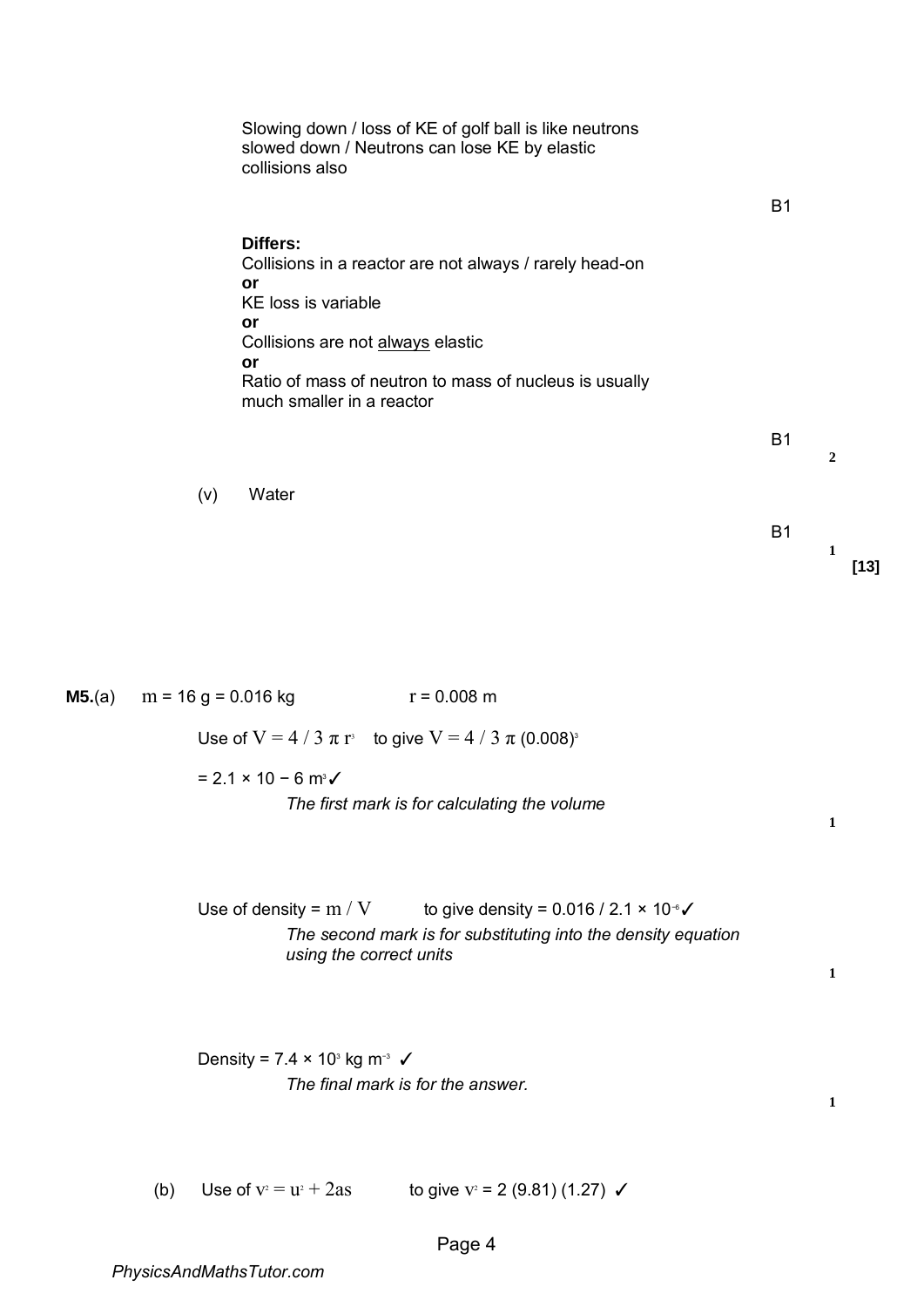| $v^2$ = 25 (24.9) |                                          |  |
|-------------------|------------------------------------------|--|
|                   | The first mark is for using the equation |  |

$$
v = 5.0 \, (\text{m s}^{\text{-}})
$$
  $\checkmark$    
\n*The second for the final answer*

(c) Use of  $v2 = u2 + 2as$  to give  $0 = u^2 + 2(-9.81)$  (0.85)  $\checkmark$ *The first mark is for using the equation* 

 $u^2 = 17(16.7)$ 

$$
u = 4.1 \text{ m s}^{-1} \checkmark
$$
  
The second for the final answer

**1**

**1**

**1**

**1**

**1**

**1**

(d) Change in momentum =  $mv + mu = 0.016 \times 5 + 0.016 \times 4.1 \checkmark$ *The first mark is for using the equation* 

 $= 0.15 (0.146)$  kg m s<sup>-1</sup>  $\checkmark$ *The second for the final answer* 

(e) Use of Force = change in momentum / time taken

=  $0.15 / 40 \times 10$ <sup>3</sup>√ *The first mark is for using the equation* 

**1**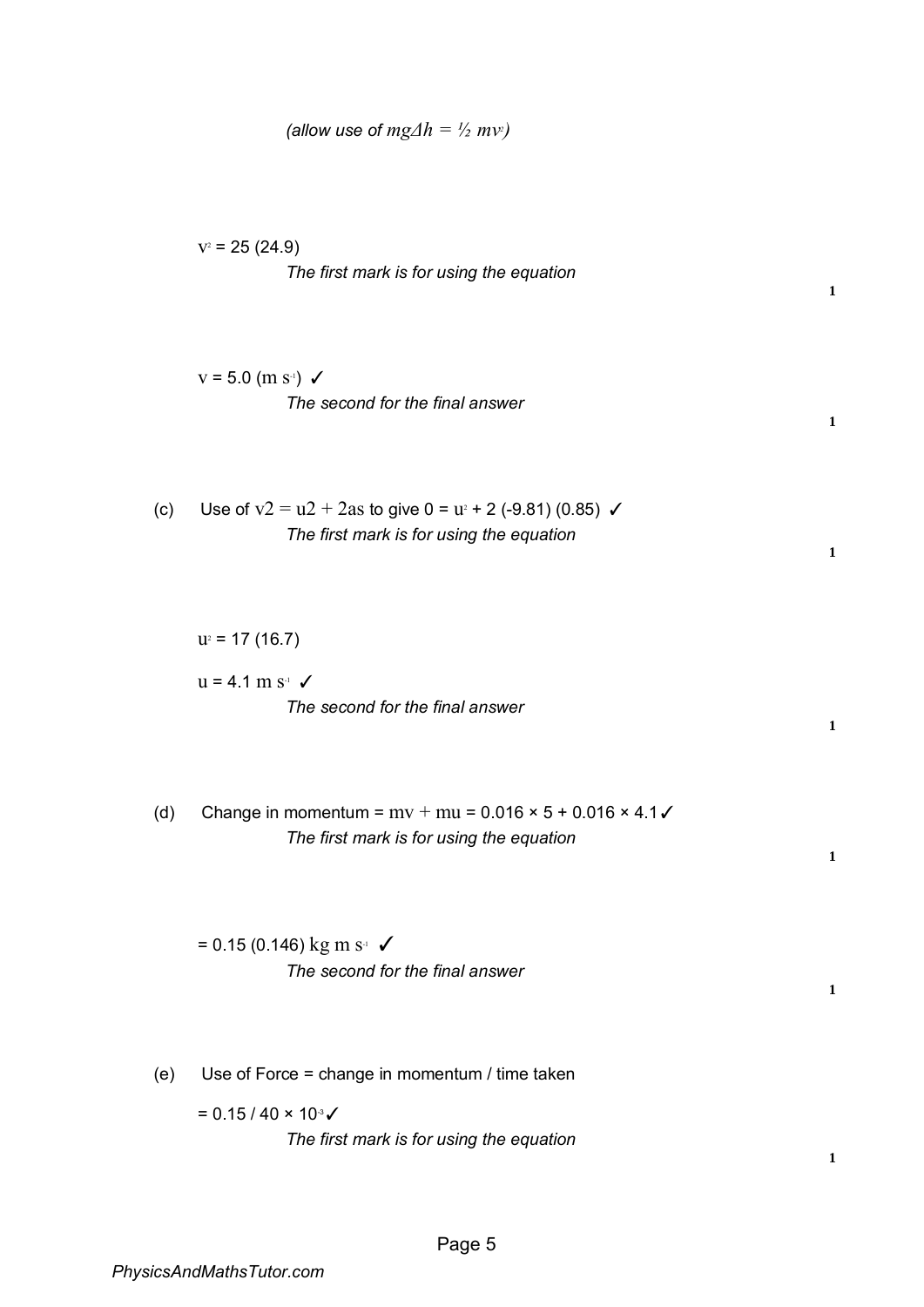|             | $= 3.6 N \checkmark$<br>The second for the final answer                                                                                                                                                             | $\mathbf{1}$ |
|-------------|---------------------------------------------------------------------------------------------------------------------------------------------------------------------------------------------------------------------|--------------|
| (f)         | Impact time can be increased if the plinth material is not stiff $\checkmark$<br>Alternative<br>A softer plinth would decrease the change in momentum of<br>the ball (or reduce the height of rebound) $\checkmark$ | $\mathbf{1}$ |
|             | Increased impact time would reduce the force of the impact. ✓<br>Smaller change in momentum would reduce the force of<br>impact $\checkmark$                                                                        | 1<br>$[13]$  |
| <b>M6.A</b> |                                                                                                                                                                                                                     | $[1]$        |
| M7.D        |                                                                                                                                                                                                                     | $[1]$        |
| <b>M8.C</b> |                                                                                                                                                                                                                     | $[1]$        |
| M9.(a)      | Max GPE of block = $Mgh = 0.46 \times 9.81 \times 0.63 = 2.84 \text{ J} \checkmark$                                                                                                                                 |              |

*The first mark is for working out the GPE of the block* 

**1**